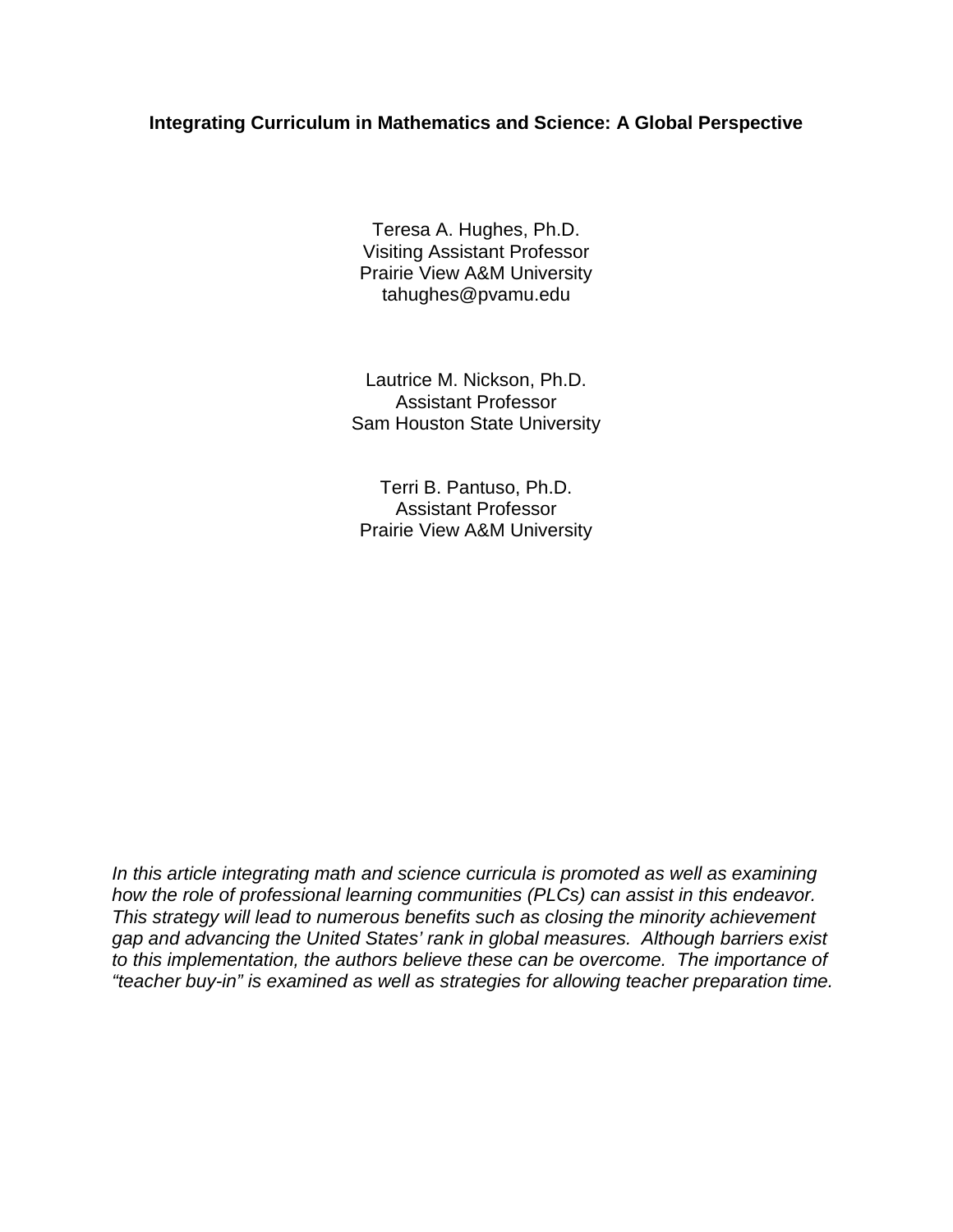## **Introduction**

Carl Frederick Gauss, a German Mathematician, astronomer, and physicist said, "Mathematics is the queen of sciences." Integrating science and mathematics is a natural fit as a means for improving student achievement, but how do we go about making this happen? Educational leaders, department chairpersons, team leaders, and instructional specialists should be working together to support faculty in their endeavors to collaborate about best practices for teaching mathematics and science and where possible, integrate these key subjects.

For the purposes of this article our working definition for integration comes from Wiles and Bondi (2007) who define integration of disciplines as "The organization of objectives under a disciplinary topic that allows students to use skills and knowledge from more than one content area within a given instructional activity or unit of study" (p. 349).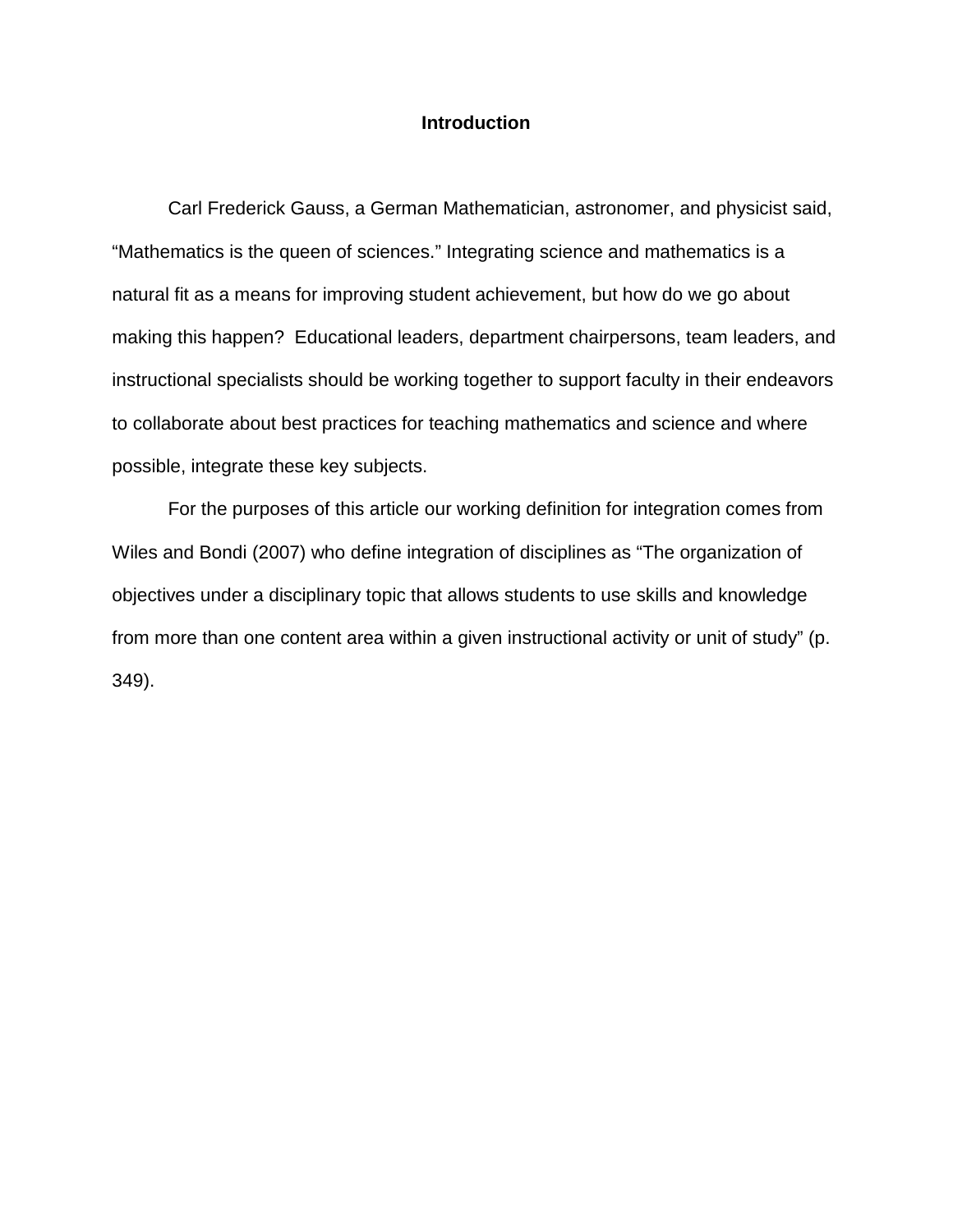#### **Conceptual Framework**

The conceptual framework presented is intended to initiate conversation regarding the benefits of integration of mathematics and science instruction as well as focus on collaboration of educators who teach these disciplines. This conceptual framework recognizes that integration of mathematics and science as well as collaboration is relevant and should be used by educators to facilitate improvement in their teaching abilities in the classroom which ultimately leads to students' successes in the classroom. Focusing on a conceptual framework that recognizes that integration and collaboration are important is relevant to educators in order to provide a powerful lens to observe, identify and analyze aspects of collaboration and integration which will improve classroom practices.

Educator collaboration forms partnerships which in turn benefit students' achievement. Collaborative partnerships are strongly encouraged in an effort to improve instruction for science, technology, engineering, and mathematics students at all levels (Schneider & Pickett, 2006). Research has shown that collaboration among different disciplines enhances learning and creates a higher quality of curriculum development and research (Clark, Moss, Goering, Herter, Leonard, Robbins, 1996; Eisenhart & Borko, 1991; Krajcik, Blumenfeld, Marx, Soloway, & Fishman, 2000).

The National Research Council (2012) aligned the K-12 science, mathematics, technology and engineering standards in education to focus on the integration. According to the National Research Council (2012) the conceptual framework presented in the report was designed to articulate the committee's vision. The vision of the committee was to educate students using a global perspective while incorporating  $21<sup>st</sup>$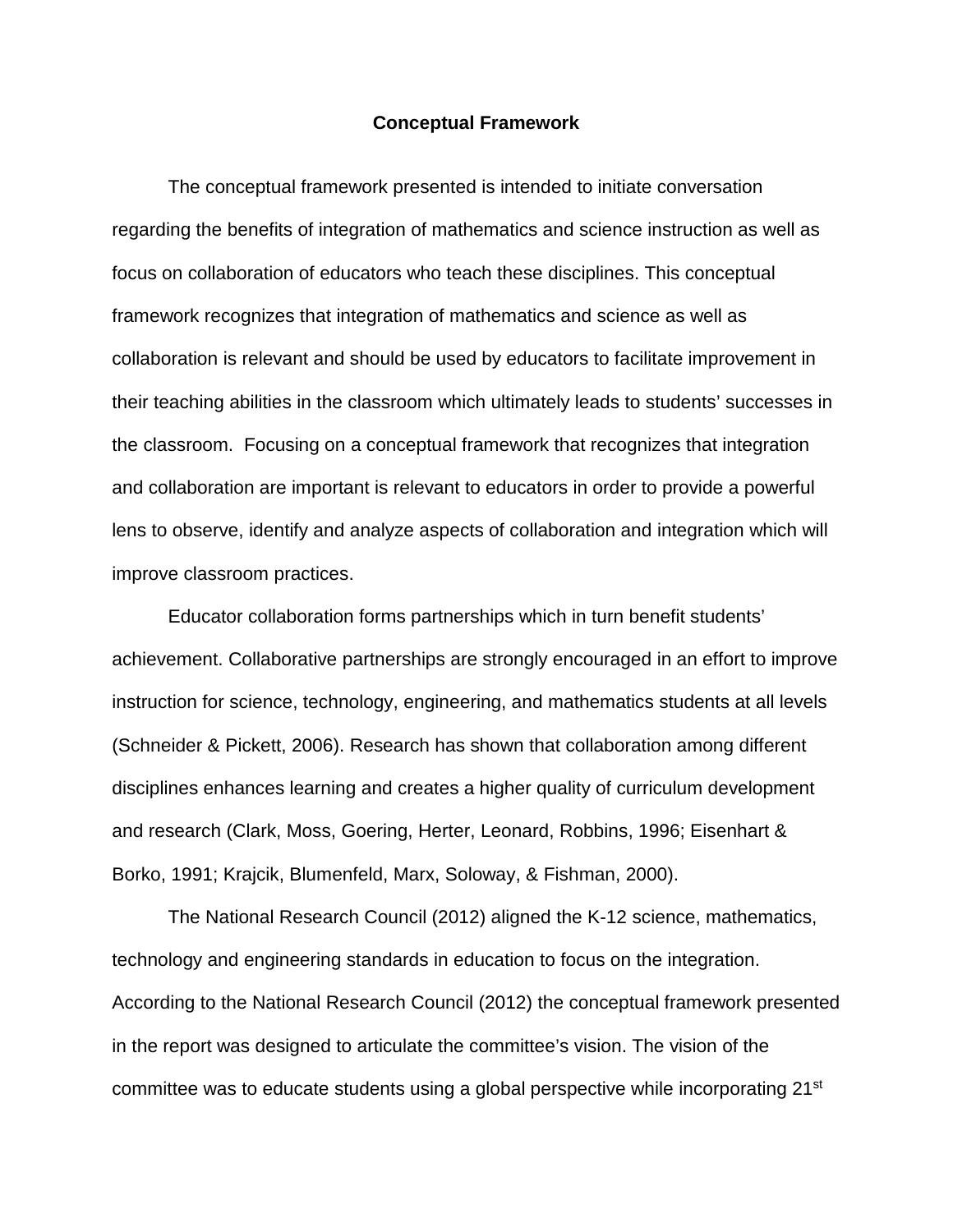century learning. It is necessary to provide courses for mathematics and science teachers through which they can learn subject knowledge in Science, Technology, Engineering, and Mathematics (STEM) contexts, as well as have the opportunity to explore the connections within the disciplines (Norman, Moore, Kern, 2009).

## **Performance of United States Minority Students**

White students in the United States have been outperforming minorities in the areas of mathematics and science for decades. In nearly all of the nation's states there is a 30 to 50 percentage-point difference between White students and the largest minority group in the percentage of students scoring at the basic level on the eighthgrade National Assessment of Educational Progress (NAEP) exam (Blank & Langesen, 1999). High –poverty students enter kindergarten with the most basic mathematical knowledge at hand; they can count and recognize basic shapes (West, Denton, & Reaney, 2000).

There is not a perfect solution that may be used to eradicate the achievement gap but the integration of mathematics and science as well as active engagement with minority students in the classrooms is a start. Measures should be taken to ensure underrepresented minorities and special needs students have improved opportunities and greater encouragement to participate fully in mathematics and science education (Clark, 1999). Research has shown that a number of positive effects happen when minorities are enrolled in STEM fields. One positive effect includes increased retention of students from underrepresented groups in STEM fields.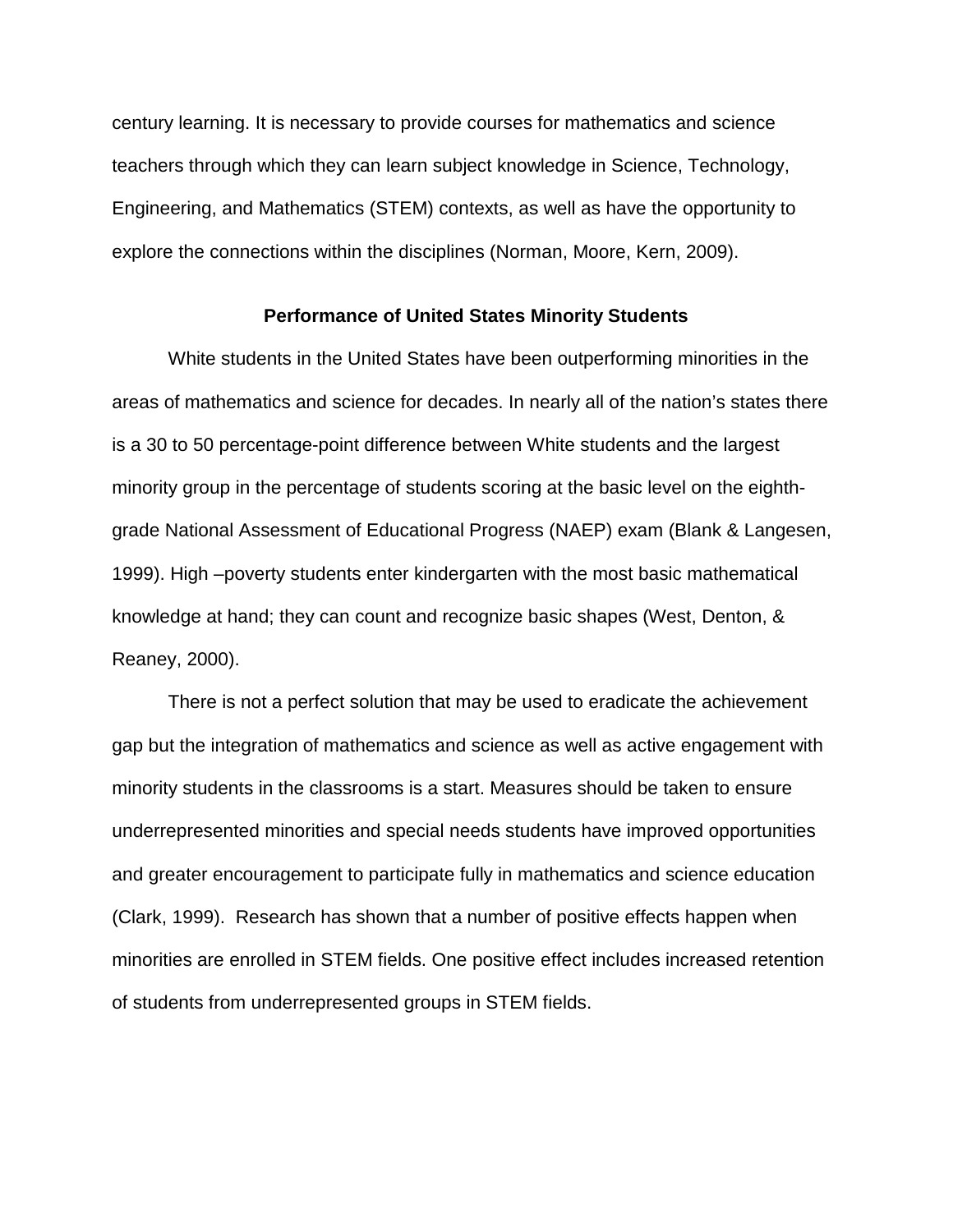## **Global Student Comparison in Mathematics and Science**

The Organization for Economic Co-operation and Development (OECD) conducts surveys every 3 years measuring student performance in international education systems. The Program for International Student Assessment (PISA) is the assessment system that the OECD coordinates when conducting international surveys. A survey in 2012 was given, evaluating the world's 15-year-olds knowledge and skills in mathematics, science, and reading (Kelly, Xie, Nord, Jenkins, Chan, & Kastberg, 2013). The survey assessed the knowledge of students from 65 countries and economies 34 of which are members of the development organization OECD; this organization includes the United States (Chew, 2012). Figures 1 and 2 below shows the top 5 countries and Finland's average scores in mathematics and science literacy.

**Figure 1: PISA 2012 - Mathematics Literacy Average Scores**

| <b>Education System</b>    | <b>Average Score</b> | Ranking        |
|----------------------------|----------------------|----------------|
| OECD average               | 494                  |                |
| Shanghai-China             | 613                  |                |
| Singapore                  | 573                  | $\overline{2}$ |
| Hong Kong-China            | 561                  | 3              |
| Chinese Taipei             | 560                  | 4              |
| Korea, Republic of         | 554                  | 5              |
| Finland                    | 519                  | 12             |
| <b>United States</b>       | 481                  | 36             |
| <b>Massachusetts (514)</b> |                      |                |
| <b>Connecticut (506)</b>   |                      |                |
| Florida (467)              |                      |                |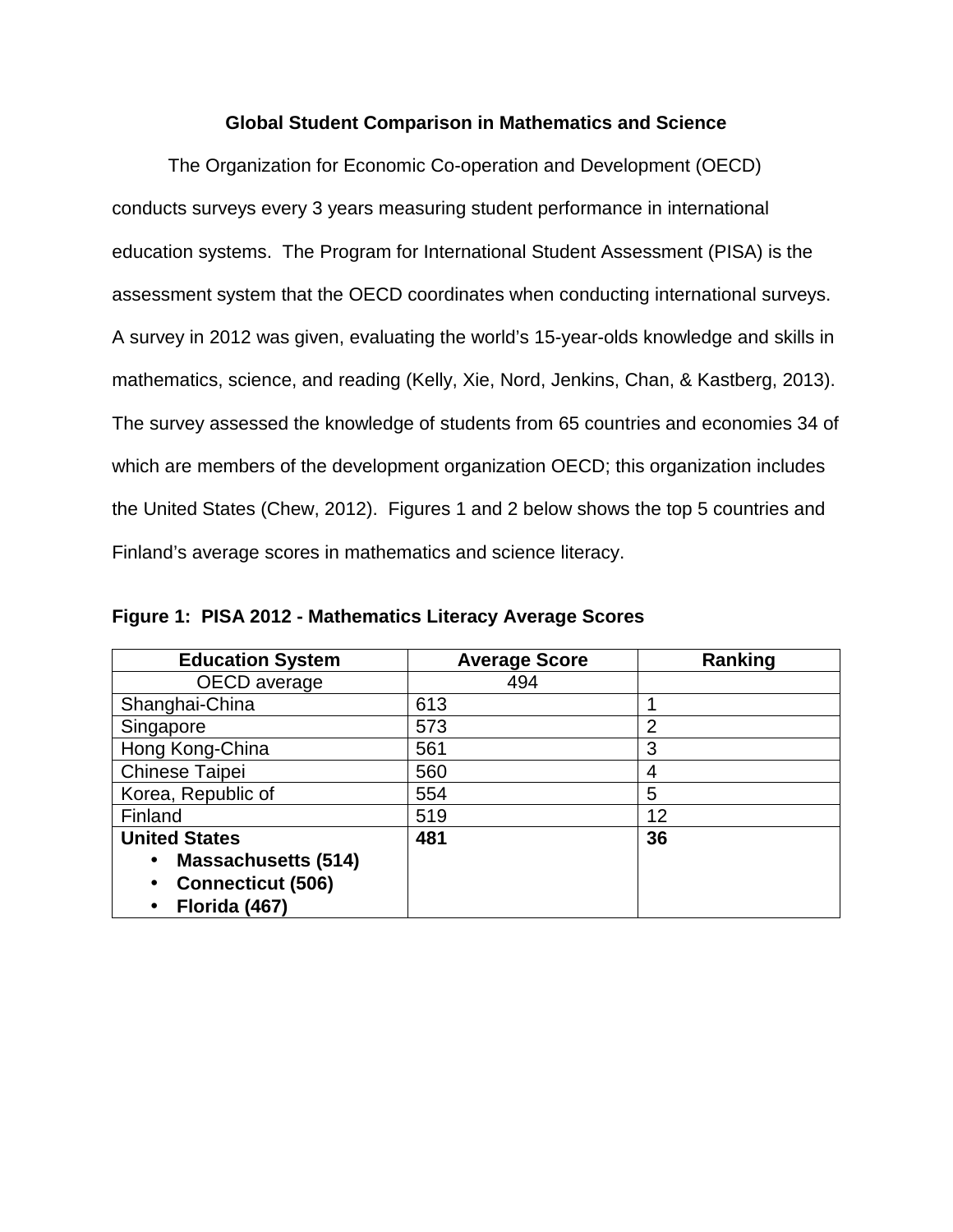| <b>Education System</b>    | <b>Average Score</b> | Ranking        |
|----------------------------|----------------------|----------------|
| OECD average               | 501                  |                |
| Shanghai-China             | 580                  |                |
| Hong Kong-China            | 555                  | $\overline{2}$ |
| Singapore                  | 551                  | 3              |
| Japan                      | 547                  | 4              |
| Finland                    | 545                  | 5              |
| <b>United States</b>       | 497                  | 28             |
| <b>Massachusetts (527)</b> |                      |                |
| <b>Connecticut (521)</b>   |                      |                |
| Florida (485)              |                      |                |

|  | Figure 2: PISA 2012 - Science Literacy Average Scores |
|--|-------------------------------------------------------|
|--|-------------------------------------------------------|

The data is indicating that the United States is substantially behind other countries in mathematics and science. The OECD average score for mathematics literacy was 494 and the average score for science literacy was 501. The United States even fell below both the mathematics and science averages. The students from Asian countries outperformed all other countries as they hold the top 4 positions. The teachers in many of the Asian countries spend a large amount of time working together collaboratively to prepare the most engaging lessons for their students. Students from Finland scored above average on these surveys. According to Chew (2012), Finland's National Core Curriculum is premised on the idea "that learning is a result of a student's active and focused actions aimed to process and interpret received information in interaction with other students, teachers and the environment and on the basis of his or her existing knowledge structures" (p.1).

The integration of science, technology, engineering and mathematics (STEM) education is argued to be beneficial to the global economy, teachers and education institutions have been working to provide the best package of integrated education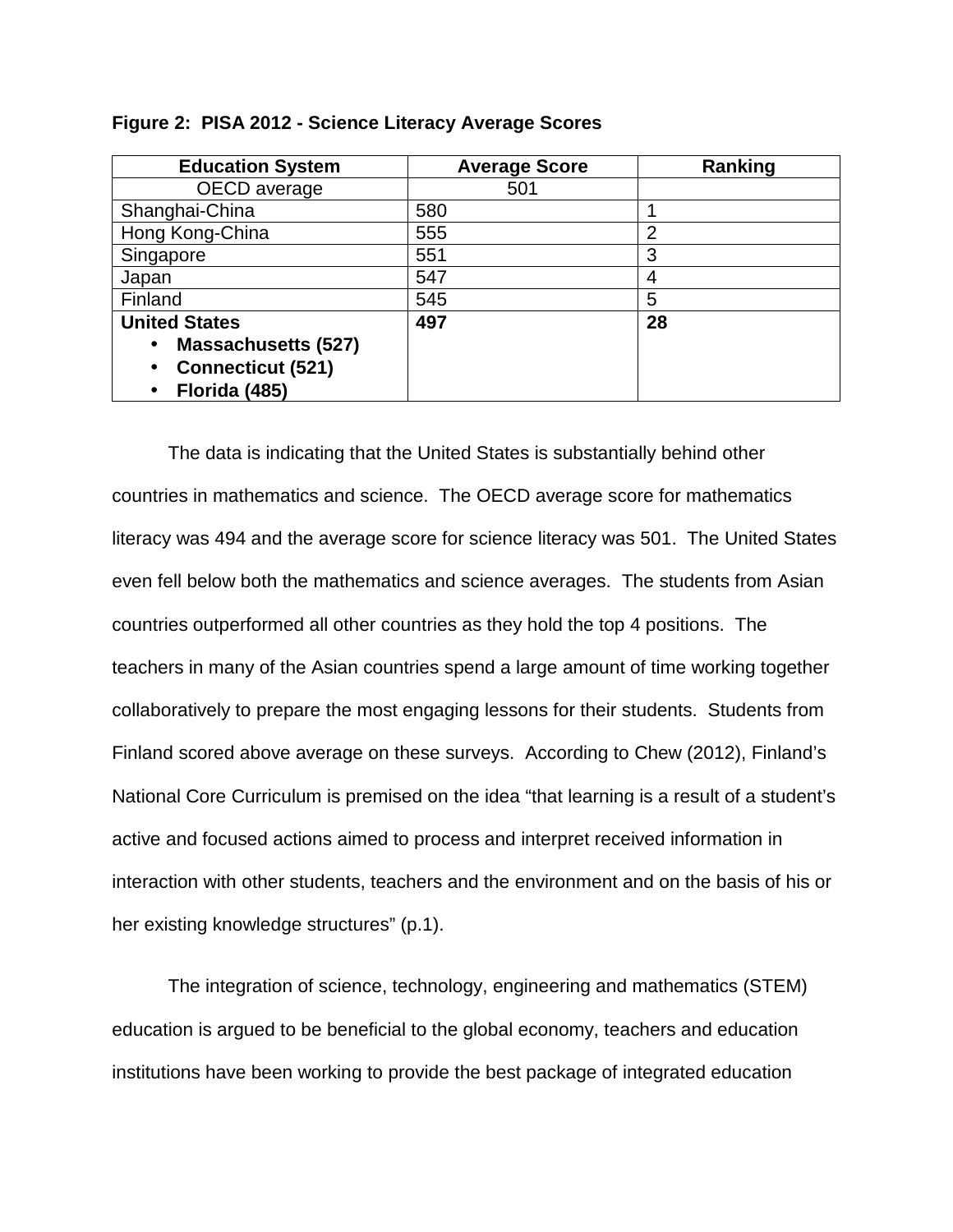(David & Sharon, 2006). Research has shown that collaboration and integration have proven to be beneficial in education. With the United States lagging behind other countries in mathematics and science this leaves educators working to find solutions to become more globally competitive. One such solution is working together collaboratively in professional learning communities to improve mathematics and science curriculum through integration.

## **Benefits of Mathematics and Science Integration**

Traditionally, the school principal makes most of the curricular decisions while the classroom teacher is expected to carry out the decisions. Cultivating teachers to become leaders and assist with curricular decisions will enhance the academic program. Many teachers have a desire to collaborate and integrate science and mathematics instruction but lack the authority to implement an integrated curriculum. The support for an integrated curriculum is backed by many professional organizations such as the National Council of Teachers of Mathematics (NCTM), the National Science Teachers Association (NSTA), National Council for the Social Studies (NCSS), the National Research Council (NRC), the National Association for Core Curriculum (NACC), and the National Middle School Association (NMSA).

There has been a long history of literature review to support the idea of curriculum integration (Berlin & White, 1992; Brooks & Brooks, 1993; Cohen, 1995; Beane, 1996; Kim, Andrews, & Carr, 2004; McDonald & Fisher, 2006; Ward, 2009). The plethora of literature is qualitative in nature and supports the idea of integration as a means for improving critical thinking skills, practical applications, cognitive development, and student attitudes in science and mathematics. Ward (2009) states, "Gaining equal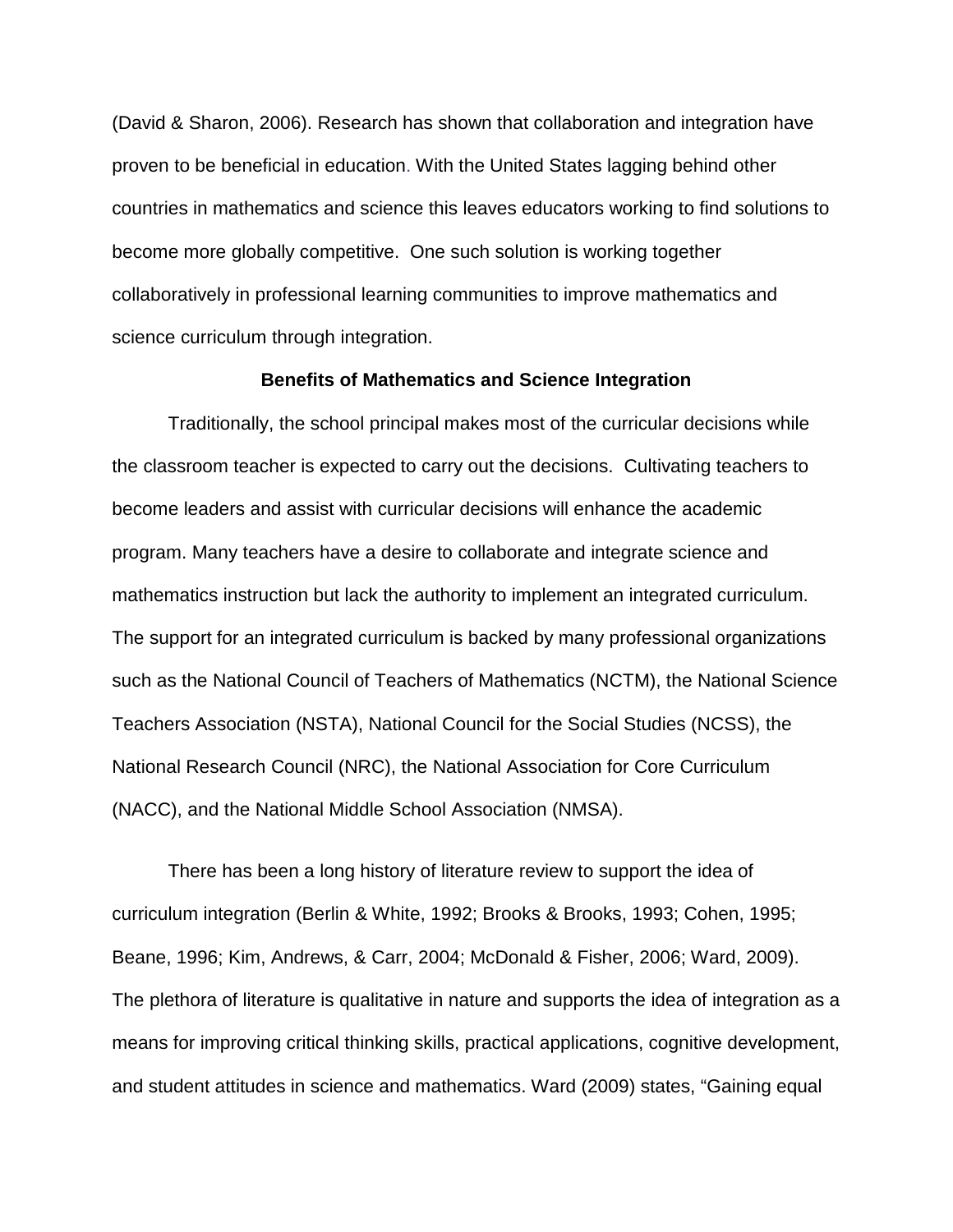momentum is the movement by preK-8 teachers to integrate their teaching across content areas with the goal of building connections between and among the various subject matters taught in school" (p. 3). In recent years, many university researchers have concentrated on the benefits of an integrated curriculum. Goldin (2003), Seymour and Hewitt (2000); Singh, Granvile, and Dika (2002), discovered the subjects of science, technology, engineering and mathematics are closely related to each other and when integrated provides meaningful learning through integrating knowledge and concepts and skills.

While there is much qualitative research there is a shortage of current quantitative data linking integration with student achievement. However, Stevenson and Carr (1993) reported increased student interests and achievement in integrated instruction. Vars (1991) found that interdisciplinary programs produced higher standardized achievement scores. Quantitative studies to explore the relationship between integrated science and mathematics programs and student achievement are needed.

#### **Barriers of Mathematics and Science Integration**

Science and mathematics integration has become a focus for many educators. The question then becomes, what are the barriers preventing teachers from integrating? And how can the barriers be lessened?

There are many challenges that prevent science and mathematics teachers from integrating. While many educators desire to integrate there are challenges preventing successful implementation; such as "territorial" concerns, aligning state standards, and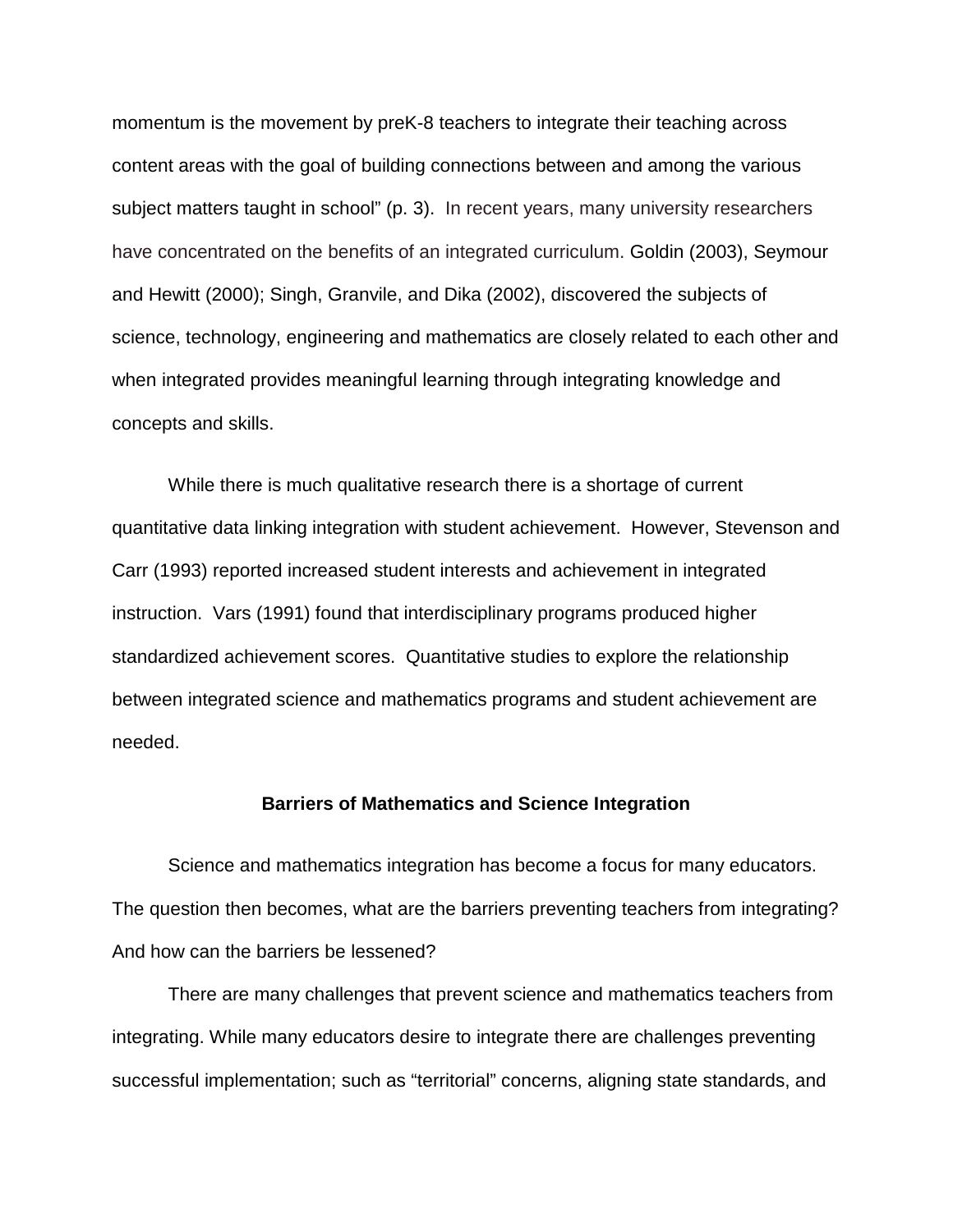time for planning and implementing. School leaders should examine these challenges preventing teachers from integrating and discover how they can remove these barriers.

The three key barriers for science and mathematics integration include "territorial "concerns, aligning state standards, and time for planning and implementing.

The barriers are defined as follows:

- "Territorial" Concerns
	- o The science teacher believes the mathematics teacher should be responsible for integrating, whereas; the mathematics teacher believes the science teacher should be responsible for integrating.
- Aligning state standards
	- o Recognize science and mathematics state standards are a natural fit and can easily be aligned.
- Time for Planning and Implementing
	- o There are not enough days to bring in another subject into my curriculum. Teachers feel they do not have enough time to teach their own curriculum much less teach state standards from another curriculum.
	- o When do I have time to work with another teacher on integrating science and mathematics?

# **Solutions**

By educating faculty on the benefits of integrating not only will territorial concerns be alleviated but teachers will "buy into" the need for collaboration and integration. Teachers should be empowered to make the decision to collaborate and integrate with another content expert and not be made to feel as if this is a "top-down" mandate.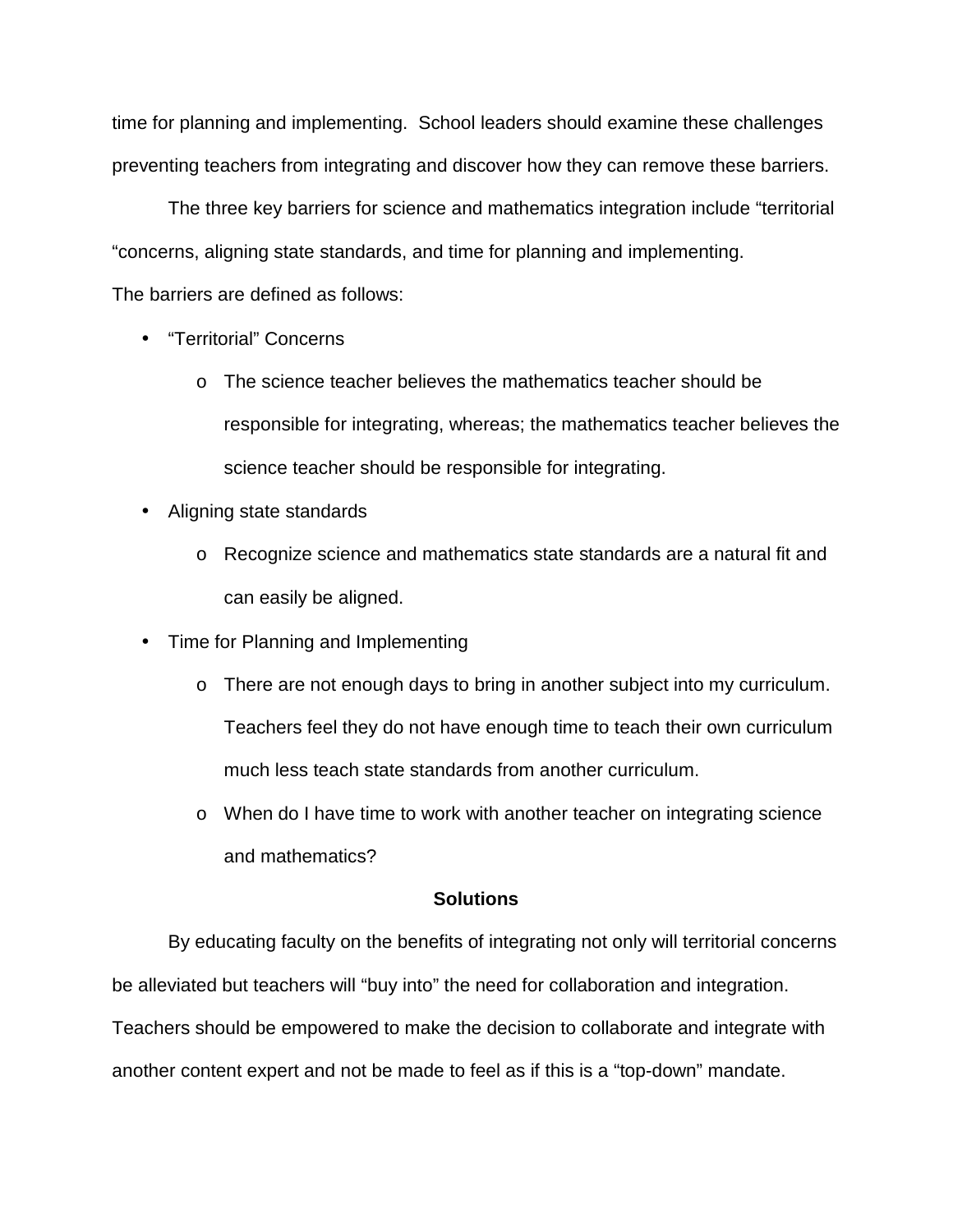According to Jacobsen (2014) "It is time for top-down approaches to schooling to give way to the active, engaged, and collaborative teaching and learning relationships made possible by new educational technologies" (p. 1). As leaders we must dispel the myth that the science teacher does not need to become the mathematics teacher and the mathematics teacher does not need to become the science teacher. Part of the benefits of integrating is the fact that when a science teacher reinforces what the mathematics teacher has taught and the mathematics teacher reinforces what the science teacher has taught the benefactors become the students. Integration becomes a partnership between the teachers.

When the science teacher enhances their program by reinforcing concepts taught by the mathematics teacher and vice versa then time becomes a moot point. When two teachers are focusing on similar concepts but in different environments in essence, time is gained. Teachers will then be able to work with students at a higher level of cognition because they have more time to explore concepts in depth.

In Texas, the science and mathematics state standards fit naturally together. For example, in 5<sup>th</sup> grade science, students are expected to learn about scientific investigation and reasoning by describing, planning, and implementing investigations and analyzing and interpreting information. In 5<sup>th</sup> grade mathematics, students are expected to learn how to solve problems connected to everyday experiences by making a plan, carrying out the plan and evaluating the plan for reasonableness along with explaining and recording observations. These two standards can easily be aligned. The science teacher's role is to teach scientific investigation and the mathematics teacher's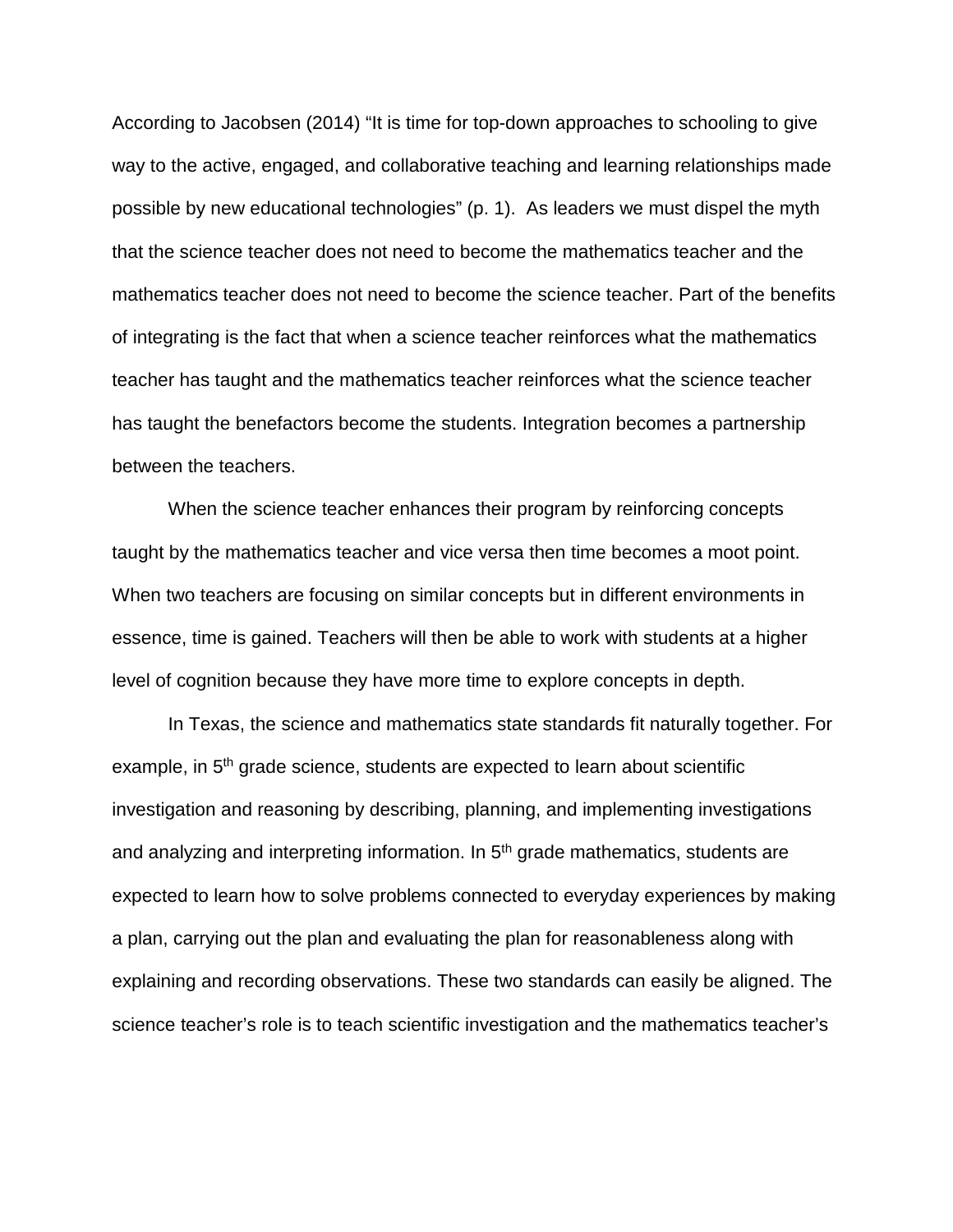role reinforces this concept via practical applications. Many other examples of natural fits are prevalent within the science and mathematics state standards.

Administrators play a central role in providing time for teaching teams to collaborate. The leadership team should be creative in planning the master schedule in such a way that teachers who wish to integrate have time during the day to collaborate and plan integrated lessons. Once administrators show they believe in integration by carefully designing a master schedule to support this concept, the teachers will be more inclined to carry out this vision. In other words, administrators should "walk the walk."

#### **Professional Learning Communities a Global Perspective**

One method for providing teachers an opportunity to collaborate is through Professional Learning Communities (PLC). Professional Learning Communities originated in the United States in the 1990s and forms of PLCs can be found abroad in international education systems. DuFour, DuFour, Eaker, & Many (2006) describe three important elements of a successful PLC: focus on learning, collaborative culture, and results-oriented thinking. The Glossary of Education Reform (2014) defines a PLC as "a group of educators that meets regularly, shares expertise, and works collaboratively to improve teaching skills and the academic performance of students" (professional learning community, 2014, p. 1). Some researchers believe that teachers should be spending more time working with their colleagues to improve instruction and this can be accomplished through implementation of a PLC. Further, research has also demonstrated when teachers have more opportunities to collaborate with colleagues and professional development experts, engaging in professional discourse about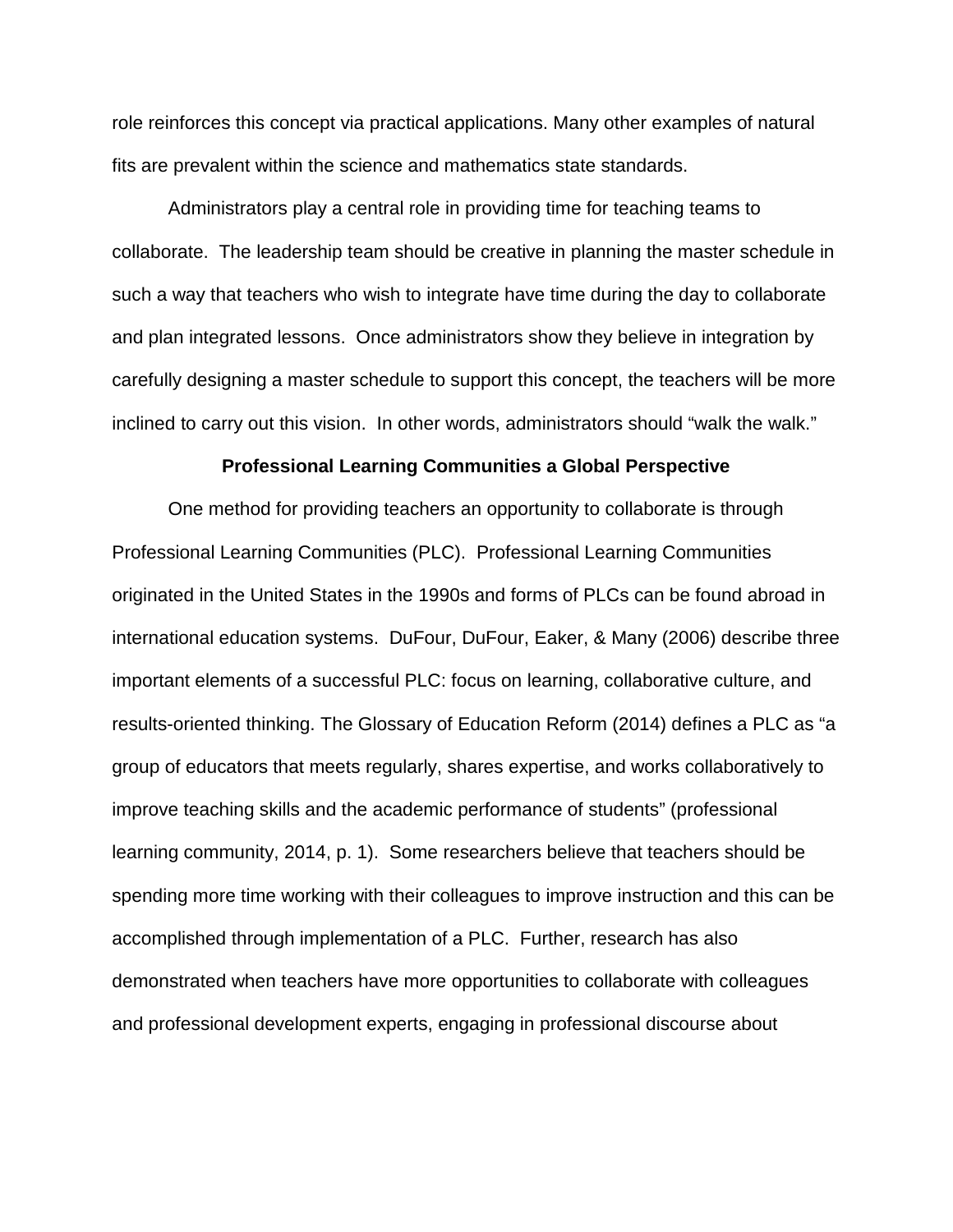teaching and learning, and making their work public (digitally) the more engaged the teacher becomes in strengthening their own practice (Jacobsen, 2014).

Many countries have designed their instructional day so teachers have an opportunity to collaborate with their peers. "International commentators have identified many ways in which schools can develop collaborative learning spaces for their teachers that contribute to the mandates of ongoing training and respect for teachers as professionals" (Hanover Research, 2013, p. 21). International educational leaders are recognizing the need to provide teachers with more autonomy and trust with regards to instructional decisions. Traditionally, in the United States teachers will plan lessons independent of one another. The OECD *Education at a Glance* Report (2012) discusses net teaching time in the classroom and compares the participating OECD participating countries. The following table reflects net teaching time in hours at each level for various countries compared to the United States.

|                      | <b>Net Teaching Time in Hours</b> |                        |                           |
|----------------------|-----------------------------------|------------------------|---------------------------|
| Country/Region       | <b>Primary Education</b>          | <b>Lower Secondary</b> | <b>Upper Secondary</b>    |
|                      |                                   | Education              | <b>Education, General</b> |
|                      |                                   |                        | Programs                  |
| Finland              | 680                               | 595                    | 553                       |
| South Korea          | 807                               | 627                    | 616                       |
| England              | 684                               | 703                    | 703                       |
| OECD average*        | 782                               | 704                    | 658                       |
| Canada               | 799                               | 740                    | 744                       |
| Australia            | 868                               | 819                    | 803                       |
| <b>United States</b> | 1,097                             | 1,068                  | 1,051                     |

**Figure 3: Organization of Teachers' Working Time, 2010**

Source: OECD

\*NB: Average inclusive of countries included in this table and those not reproduced here; total n=36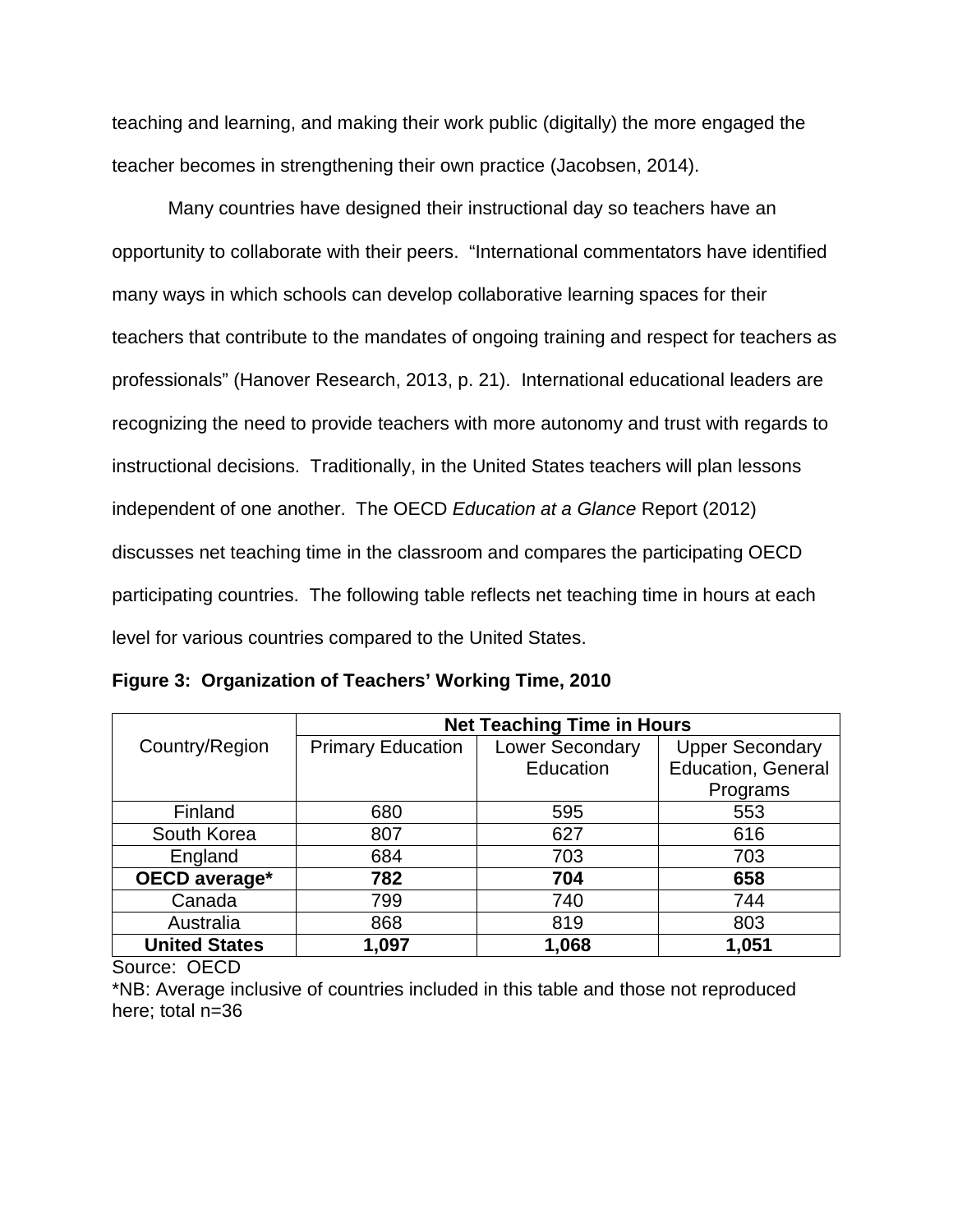Based on the above data teachers in the United States are spending more time teaching students in the classroom; however, the mathematics and science literacy scores are below the OECD averages. While teachers in other high performing countries are spending less time teaching students the data might indicate they are spending more time planning lessons and collaborating in preparation for teaching the students.

Hamlett (n.d.), in a professional learning community blog, posted different models of teacher collaboration and professional learning as he reviewed school systems in Australia, Tasmania, and Canada. The models Hamlett included are (1) Professional Learning Cycles – Ontario Model; (2) Co-operative learning; (3) School planning teams; (4) Timperley cycle; (5) Richard DuFour PLC model; and (5) Classroom Observation and Feedback.

In a Status Report on Teacher Development in the United States and Abroad, the authors found that in countries with high achievement the teachers had four advantages over the teachers in the United States (Darling-Hammond, Wei, Abdree, Richardson, & Orphanos, 2009). One such advantage is the fact that professional learning is planned into the teachers' work schedule. Darling-Hammond et al (2009) state that "In most European and Asian countries, instruction takes up less than half of a teacher's working time. The rest…is spent on tasks related to teaching, such as preparing lessons…and working with colleagues" (p. 15). Furthermore, Darling-Hammond et al (2009) note that "Schools in European nations—including Denmark, Finland, Hungary, Italy, Norway, and Switzerland—dedicate time for regular collaboration" (p. 15). "Among OECD nations, more than 85 percent of schools in Belgium, Denmark, Finland, Hungary,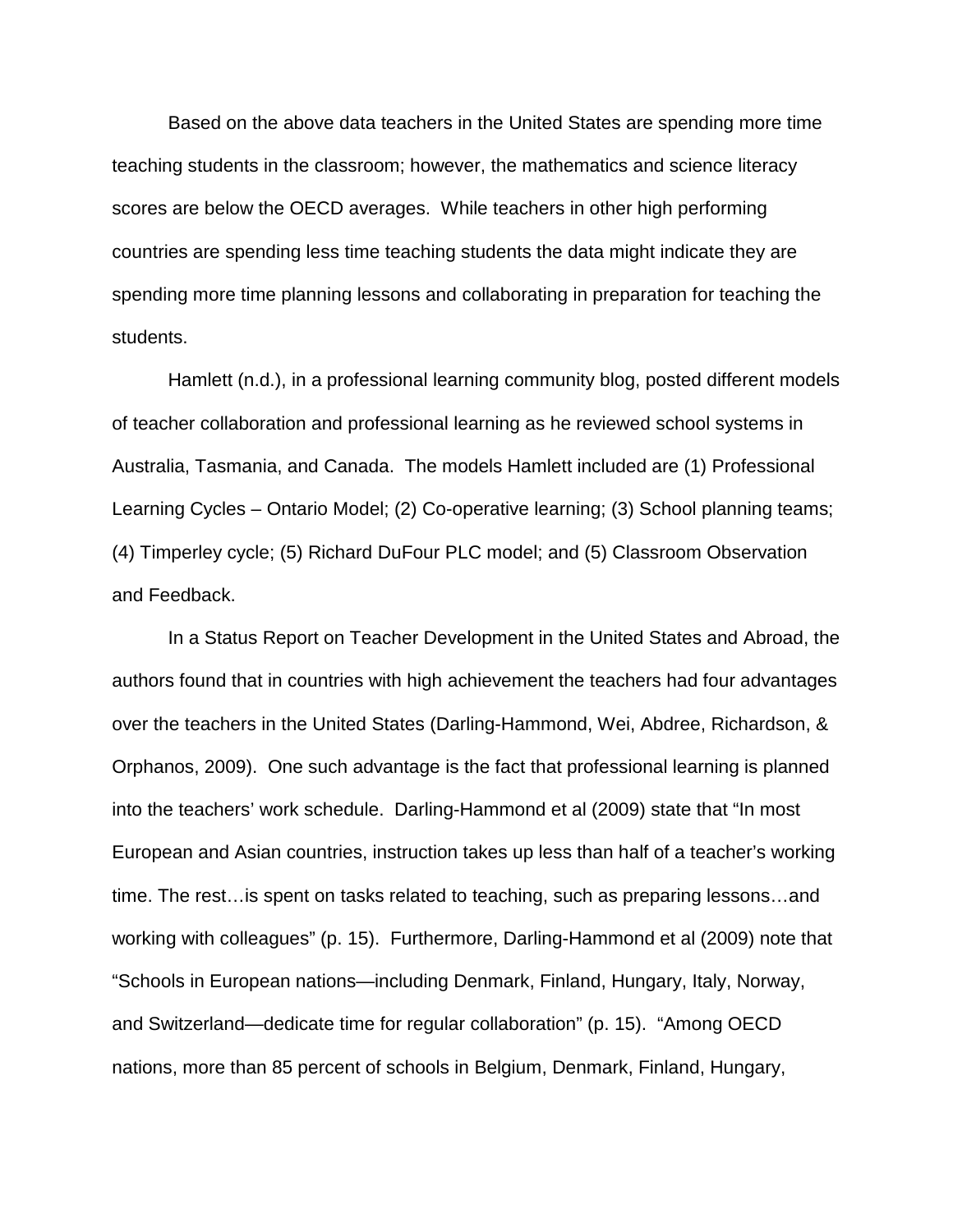Ireland, Norway, Sweden, and Switzerland provide time for professional development as part of teachers' average work day or week" (p. 15). For educational leaders to provide professional learning during the work day demonstrates the importance and commitment to maintaining high student achievement. It also demonstrates an understanding that teacher collaboration and learning has long lasting impacts on their own pedagogical and content knowledge. In addition, "Similar practices are common in Japan, Singapore, and other Asian nations, as well" (p. 15). Teachers can be found dedicating non-teaching time to planning collaboratively, lesson studies and peer observations.

The Japanese lesson study model has gained some popularity in the United States. Lesson study is a comprehensive look at an individual lesson with colleagues providing feedback. A teacher teaches a lesson and a team of colleagues observe the lesson. Afterwards, they all come together to redesign the lesson. Soon thereafter another teacher from the team presents the redesigned lesson to a different group of students and the other colleagues observe. The process of planning, teaching, observing, reflecting, revising, and re-teaching a lesson is the lesson study (Lewis, C., Perry, R., & Hurd, J., 2004). According to Doig and Groves (2011), "While Lesson Study takes place across all curriculum areas in Japan, it is perhaps most commonly practiced in mathematics, and this has tended to be the case in other countries too" (p. 77).

Amid OCED countries, educators who implement professional learning communities have seen exceptional improvement in student achievement in mathematics and science. Educators' collaboration has proven to be advantageous to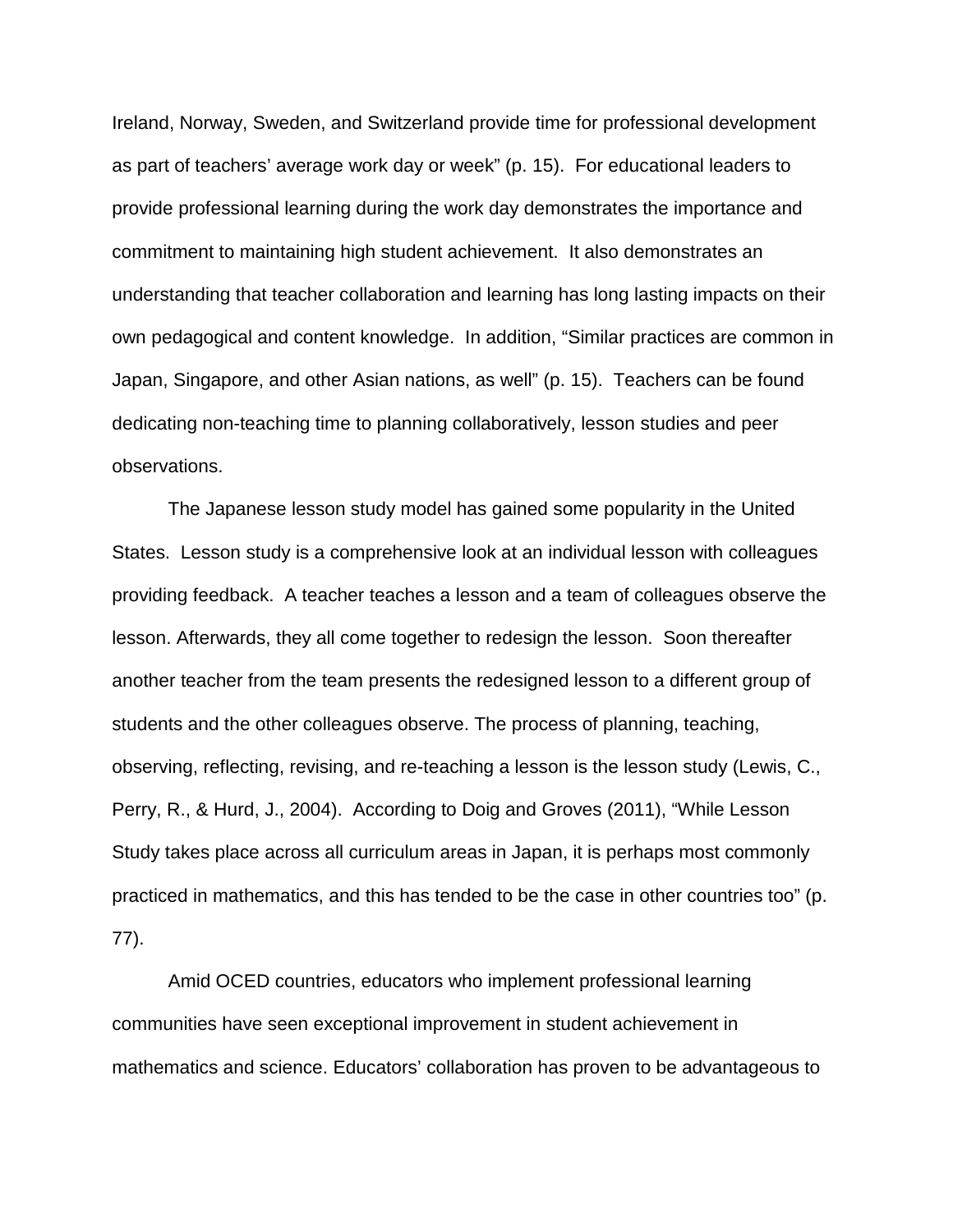many countries in the global community. Why is collaboration so important? Collaboration provides a cyclical stream of improvement for educators and students.

## **Conclusion**

As the above discussion shows, in the United States educators are working together collaboratively to integrate mathematics and science curriculum, however, this was not found globally. The commonality globally was the concept of creating collaboration similar to a professional learning community. Globally teachers are spending more time collaborating regarding pedagogy and content to further increase their own knowledge and their students are benefiting from this academically.

While certain barriers to teachers' participation in implementing integration exist in the United States, many of these barriers can be overcome through common planning times, aligned mathematics and science standards, and school administrators who are proponents of integration. When mathematics and science teachers actively participate and create some form of collaborative learning environment integration and improved student achievement happens naturally.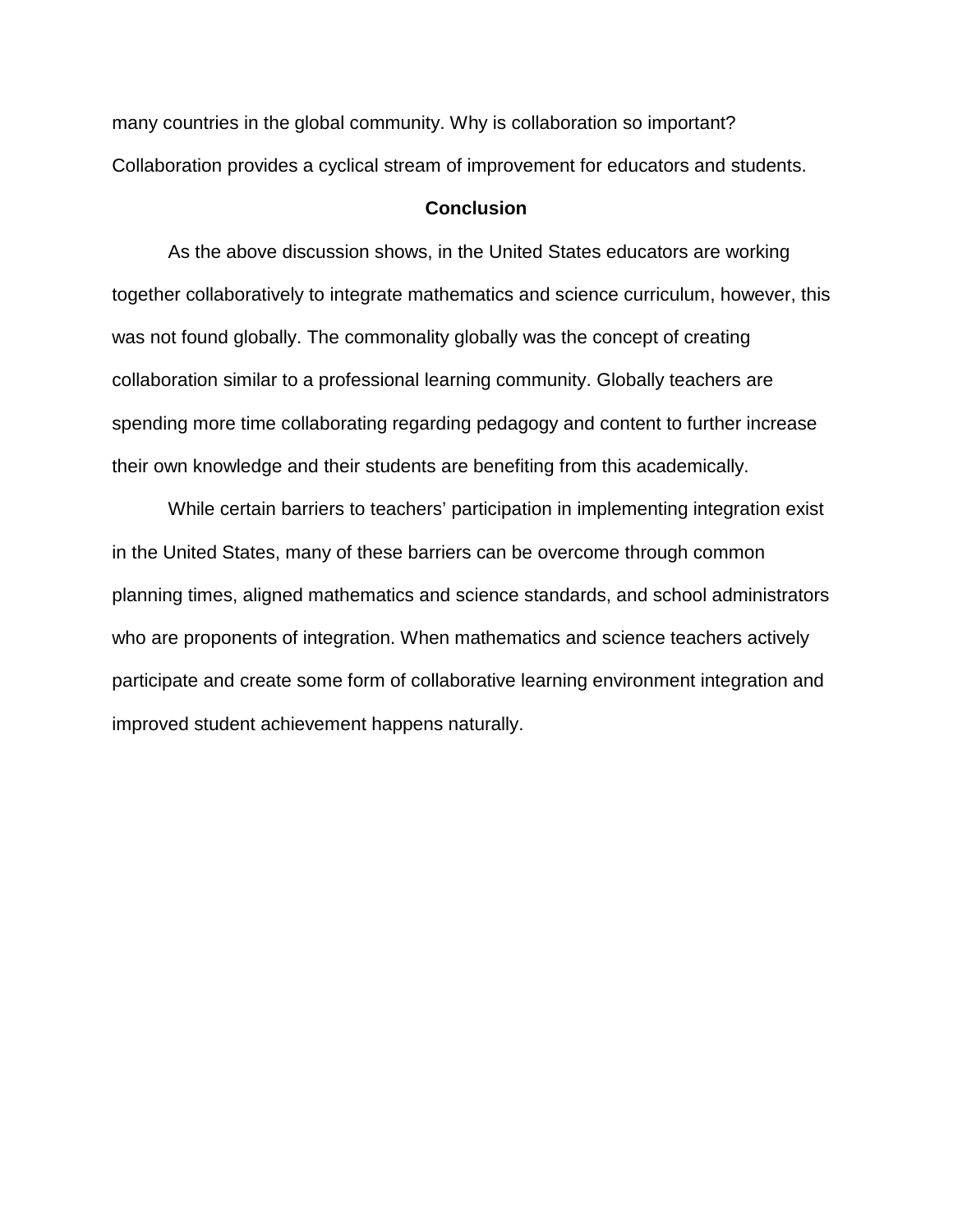#### **References**

- Beane, J. (1996). On the shoulders of giants! The case for curriculum integration. *Middle School Journal, 28,* 6-11.
- Berlin, D., & White, A. (1992). Report from the NSF/SSMA Wingspread conference: A network for integrated science and mathematics teaching and learning. *School Science and Mathematics, 92*(6), 340-342.
- Blank, R.K., & Langesen, D. (1999). State indicators of science and mathematics education 1999: State-by-state trends and new indicators from the 1997-98 school year. Washington, DC: Council of Chief State School Officers.
- Brooks, J. G., & Brooks, M. G. (1993). In search of understanding: The case for constructivist classrooms. Alexandria, VA: Association for Supervision and Curriculum Development.
- Clark, C., Moss, P, Goering, S., Herter, R. J., Leonard, D., Robbins, S. (1996). Collaboration as dialogue: Teachers and researchers engaged in conversation and professional development. *American Educational Research Journal*, 33(1),193–231.
- Clark, J. (1999). Minorities in science and math*.* Columbus, Ohio: ERIC *Clearinghouse for Science and Mathematics, and Environmental Education.* ERIC Document No. ED433216.
- Chew, C. (2012, June 11). Let's copy how Finland, South Korea, and Canada teach science. *Future Tense*, 1-3. Retrieved from http://scienceandleadership. wordpress.com/2013/06/11/lets-copy-how-finland-south-korea-and-canadateach-science/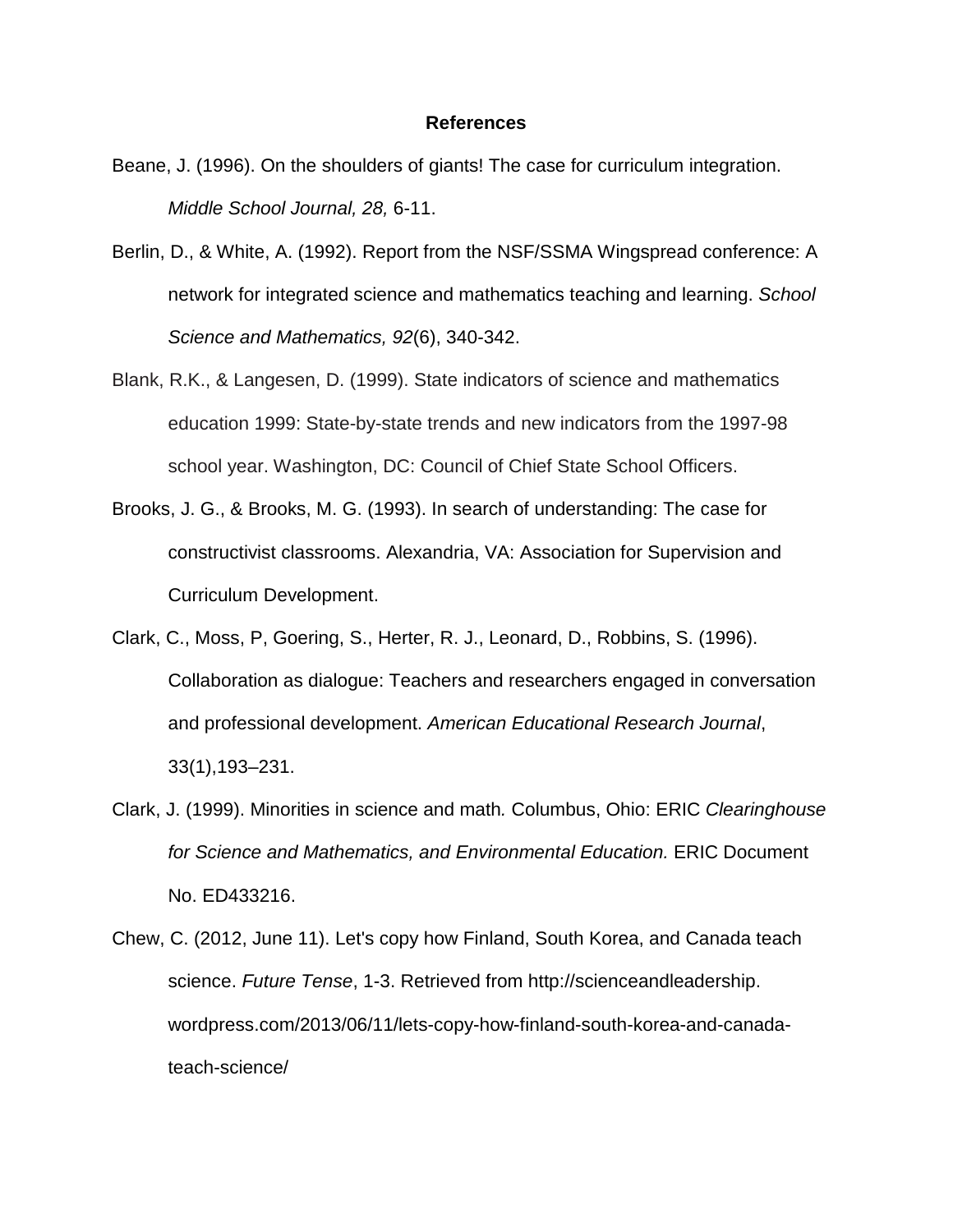- Cohen, P. (1995). Understanding the brain: Educators seek to apply brain research. *ASCD Education Update, 37*(7), 1, 4-5.
- Darling-Hammond, L., Wei, R. C., Abdree, A., Richardson, N., & Orphanos, S. (2009). *Professional learning in the learning profession: A status report on teacher development in the United States and abroad*. Retrieved from The National Staff Development Council and The School Redesign Network at Stanford University website: http://learningforward.org/docs/pdf/nsdcstudy2009.pdf
- David, G. H., & Sharon, K. S. (2006). Proceedings of the conference on K-12 outreach from university science departments. Retrieved February 25, 2014, from http://www.science-house.org/conf/ conf02/proceedings.pdf.
- Doig, B., & Groves, S. (2011). Japanese lesson study: Teacher professional development through communities of inquiry. *Mathematics Teacher Education and Development*, *13*(1), 77-93.
- DuFour, R., DuFour R., Eaker, R., & Many, T. (2006). Learning by doing: A handbook for professional learning communities at work. Bloomington IN: Solution Tree.
- Eisenhart, M. A., & Borko, H. (1991). In search of an interdisciplinary collaborative design for studying teacher education. *Teaching and Teacher Education*, 7(2), 137–157.
- Goldin, G. A. (2003). Developing complex understandings: On the relationship of mathematics education research in mathematics. *Educational Studies in Mathematics*, 54, 171–202.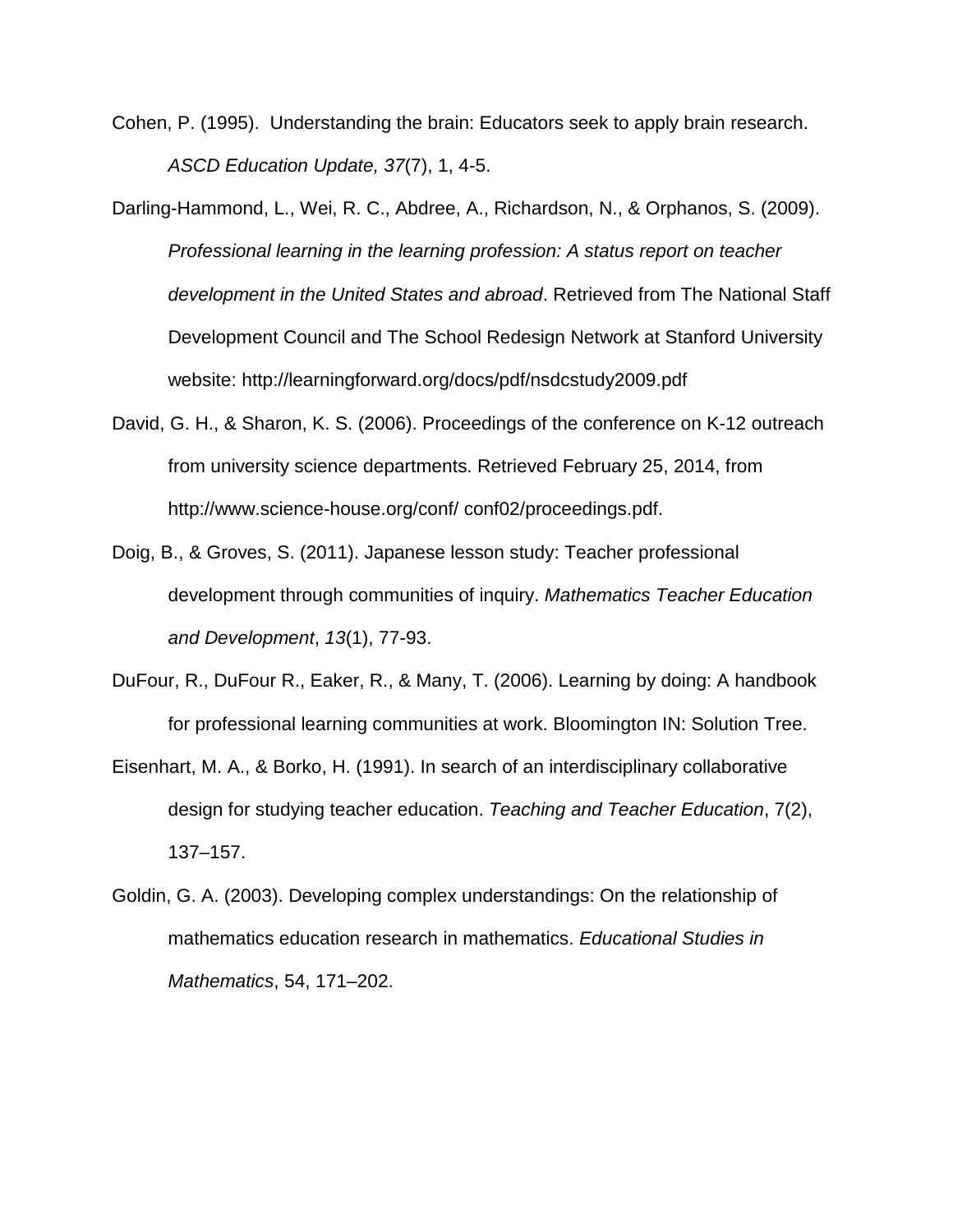Hamlett, D. [Web log message]. *Professional learning communities: What they are and what they aren't!* Retrieved from

http://www.pilnetwork.com/HotTopics/professionallearningcommunities/PLC

- Hanover Research, District Administration Practice. (2013). *Scheduling practices for professional learning communities*. Retrieved from http://collegeready.gates foundation.org/LinkClick.aspx?fileticket=KbDmJlXRLFU=&portalid=0
- Jacobsen, M. (2014). Teaching in a participatory digital world. *Canada Education*, *54*(1), Retrieved from http://www.cea-ace.ca/education-canada/article/teachingparticipatory-digital-world
- Kelly, D., Xie, H., Nord, C.W., Jenkins, F., Chan, J.Y., & Kastberg, D. (2013). *Performance of U.S. 15-year-old students in mathematics, science, and reading literacy in an international context: First look at PISA 2012* (NCES 2014-024). U.S. Department of Education. Washington, DC: National Center for Education Statistics. Retrieved from http://nces.ed.gov/pubsearch.
- Kim, M., Andrews, R., & Carr, D. (2004). Traditional versus integrated preservice teacher education curriculum. *Journal of Teacher Education, 55*(4), 341-356.
- Krajcik, J., Blumenfeld, P., Marx, R., & Soloway, E. (2000). Instructional, curricular, and technological supports for inquiry in science classrooms. In J. Minstrell & E. H. v. Zee (Eds.), Inquiring into inquiry learning and teaching in science (pp. 283–315). Washington, DC: American Association for the Advancement of Science.
- Lewis, C., Perry, R., & Hurd, J. (2004). A deeper look at lesson study. *Educational Leadership*, 18-22.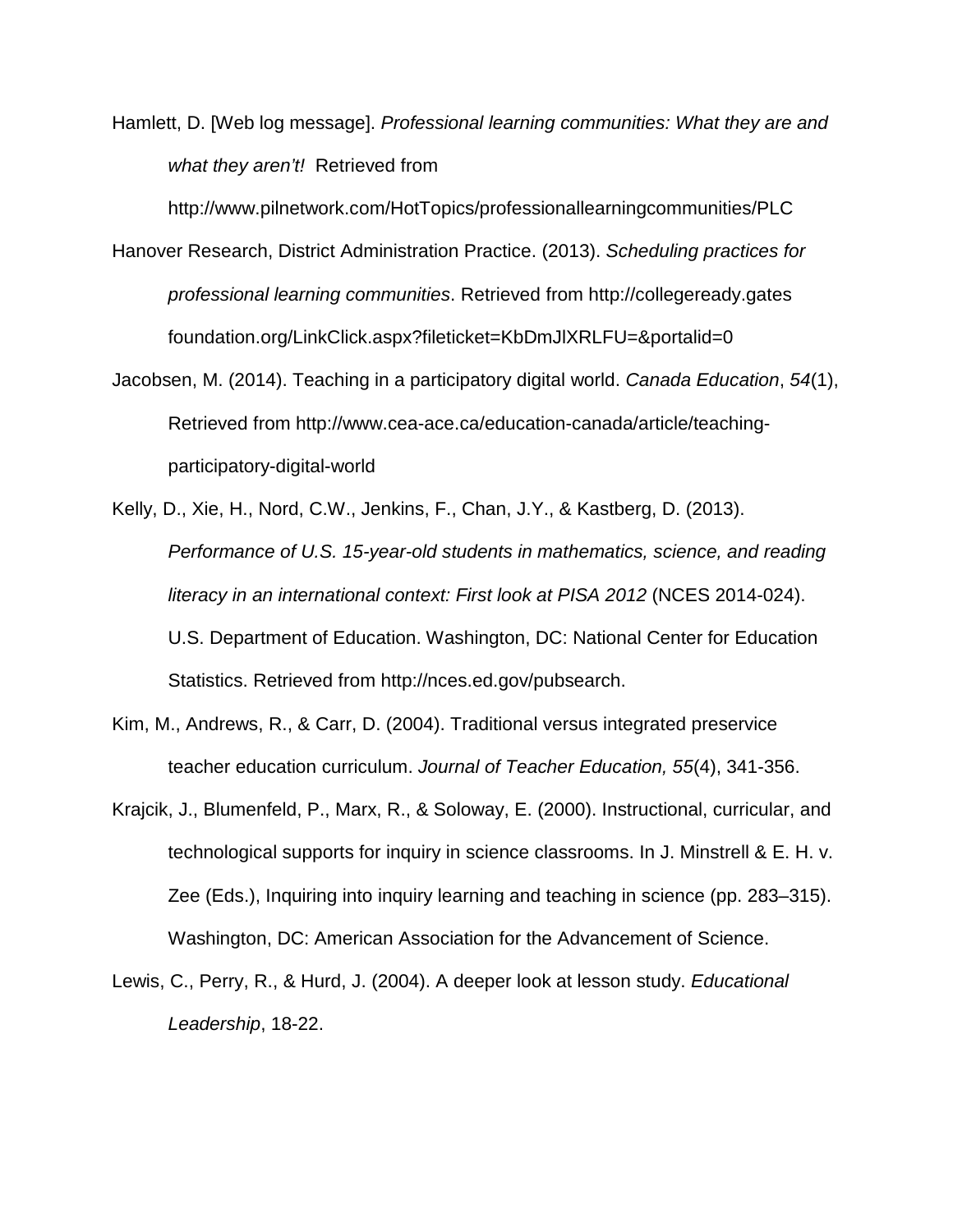McDonald, N., & Fisher, D. (2006). Teaching literacy through the arts. New York: Guilford.

Professional learning community. In *The Glossary of Education Reform* (2014).

Retrieved from http://edglossary.org/professional-learning-community/

National Research Council. *A Framework for K-12 Science Education: Practices,* 

*Crosscutting Concepts, and Core Ideas*. Washington, DC: The National Academies Press, 2012

- Norman, K., Moore, T., & Kern, A. (2010). A graduate level in-service teacher education curriculum. *The Montana Mathematics Enthusiast*, *7*(2&3), 433-446. Retrieved from http://www.math.umt.edu/TMME/vol7no2and3/17\_Normanetal\_TMME \_vol7nos2and3\_pp.433\_446.pdf
- Organisation for Economic Co-operation and Development (OECD), EI summary of key findings. (2012).
- *Education at a glance*. Retrieved from website: http://download.eiie.org/Docs/WebDepot /EI\_Analysis\_EAG2012\_non-official.pdf
- Seymour, E., & Hewitt, N. M. (2000). Talking about leaving: Why undergraduates leave the science. Boulder, CO: Westview Press.
- Schneider, R., & Pickett, M. (2006). Bridging engineering and science teaching: A collaborative effort to design instruction for college students. *School Science and Mathematics*, 106(6), 259–267.
- Singh, K., Granvile, M., & Dika, S. (2002). Mathematics and science achievement: Effects of motivation, interest, and academic engagement. *The Journal of Education Research*, 95(6), 323–332.